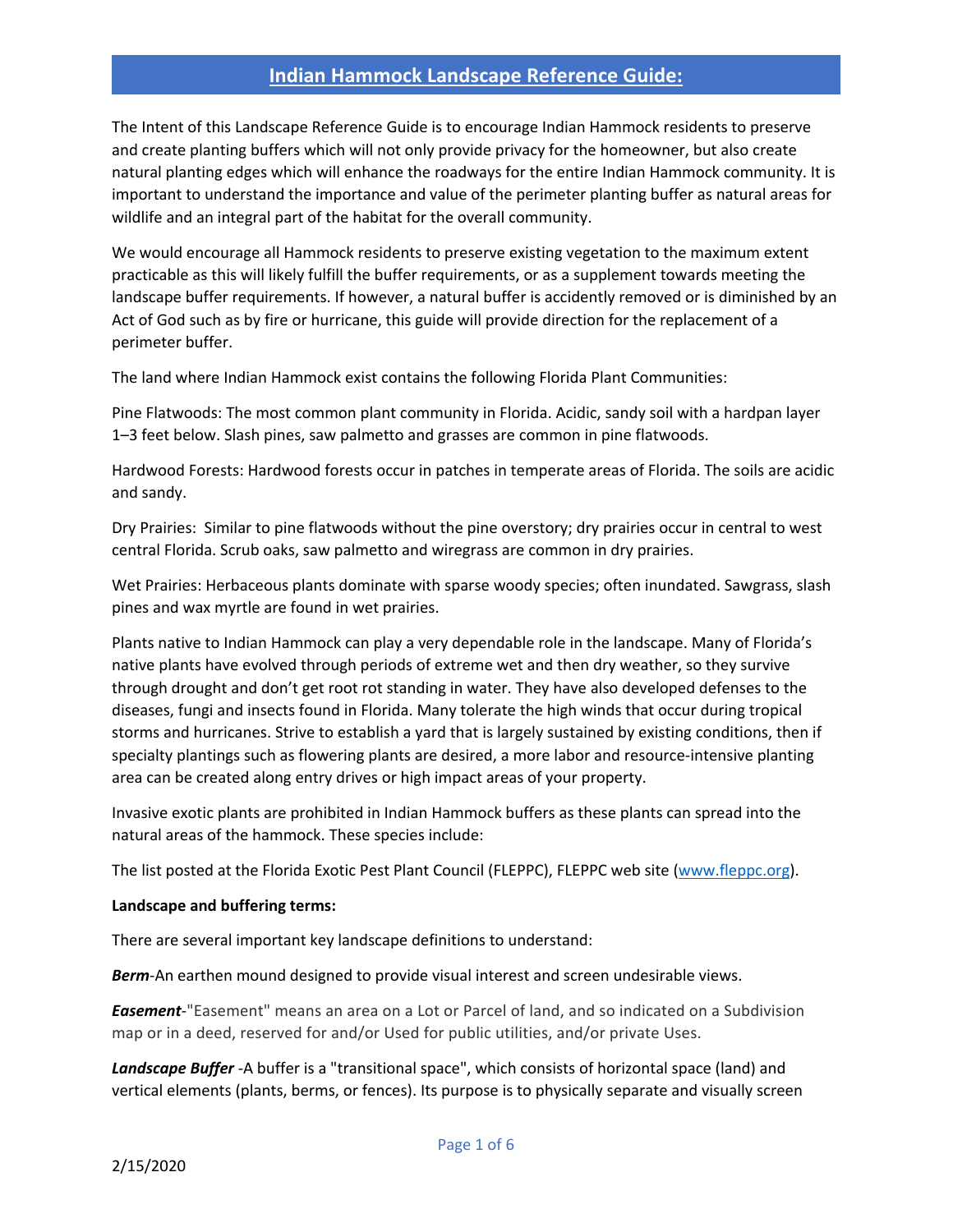adjacent properties. The required landscape buffer for each property at the hammock is 25 feet. This buffer is required around the full perimeter of the property with the exception of where a driveway or access occurs.

*Sight Triangle*-The area of visibility required at the corner(s) of intersecting roads and driveways to ensure clear areas are maintained to provide safe unobstructed views for vehicles and pedestrians exiting or entering a property. Typically from the driveway to the road the triangle is measured 20'X 20'



(see example)

*Shrub*-A woody plant, smaller than a tree, consisting of several small stems from the ground or small branches near the ground. May be deciduous or evergreen.

*Tree Preservation*- Indian Hammock recommends that the protection, preservation and conservation of existing trees, natural areas, and landscape open space be considered a priority for its residents.

*Firewise Landscaping*- Firewise landscaping incorporates fire safety into landscape design to help ensure your home is safe even when a fire comes close. Creating an area of "defensible space" is one of the most important actions you can take to lessen the risk of wildfire to your home. Defensible space is a special area between natural areas (like woodlands) and your home. This space breaks up the continuity of plants, giving the house a better chance of surviving if fire comes near.

Your defensible space should extend from your house outward at least 30 feet, and it should be filled with plants that are low in flammability (firewise plants). These plants can help reduce the likelihood that a fire will jump from wooded areas to your house.

**General standards for trees and shrubs** placed in required landscape buffers, all shrubs and trees to be planted within the landscape buffer must be on the approved plant list found in Part I. All specifications for the measurement, quality and installation of trees and shrubs must be in accordance with the Florida Department of Agriculture publication, "Grades and Standards for Nursery Plants," Parts I and II, Florida Urban Forestry Council and free of disease.

Plant material should be hardy to cold for Zone 9B; however, please be aware that many of the plants indicated for the coastal areas of 9B are likely to freeze at Indian Hammock. You must also consider soil types, rainfall, daytime temperatures, day length, wind, humidity and heat. Within your own yard, there are microclimates that affect how plants grow. One part of your yard may be hotter, colder, wetter,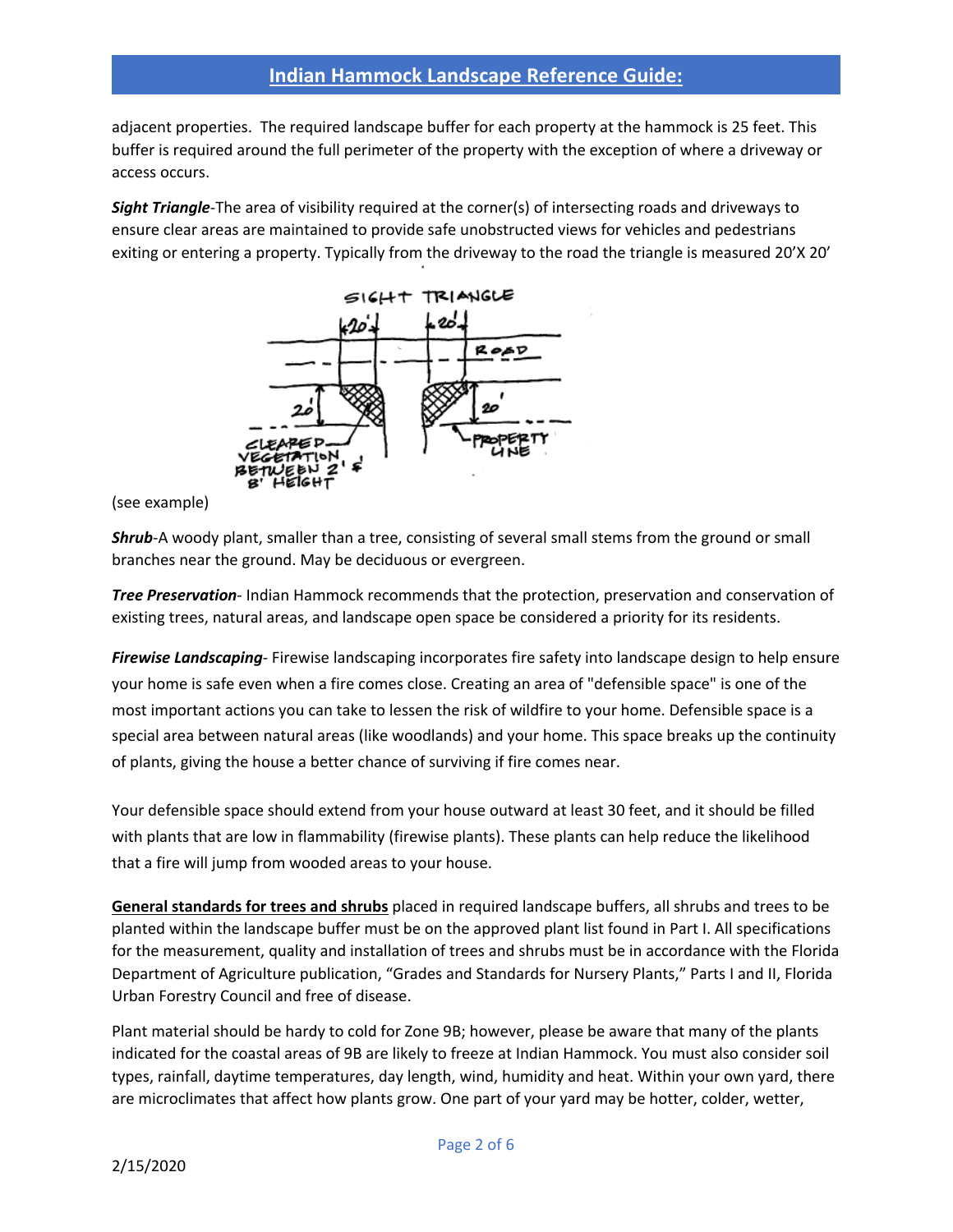drier, shadier or sunnier; therefore, certain plants may do better in one spot than another. Achieving a natural, healthy balance in your landscape starts by putting the right plant in the right place. Matching plants to conditions that exist in your area helps them thrive, once established, with little or no irrigation or chemicals.

Along buffers, please be aware of utility easements where overhead power lines exist and where tree and palm planting heights must not exceed a mature height of 14'. Florida Power and Light's "Plant the Right Tree in the Right Place" brochure located at https://www.fpl.com/reliability/pdf/fpl-right-treeright-place.pdf provides guidelines for planting within and around the FPL easements.

Clear site triangles should be considered where driveways and access points intersect with the buffer to ensure that safety to these intersections are maintained.

**Submission of a Typical 100 foot landscape plan:** An aerial plan of the property can be used at a size of 11"X17" to provide an indication of the existing plant material on the property. This plan can be used to illustrate where the existing trees to be preserved are located, as well as where the proposed typical landscape buffer will be planted. There should be the proposed dimensions along the property line with a delineation of where the proposed buffer will be located. Landscape plans are considered to be an integral part of any Indian Hammock site plan submittal and will be encouraged as a submittal to the Architectural Review Committee. At a minimum, the Typical 100 foot Planting Plan shall include: Location, size and type of planting material, both existing (if any) and the proposed planting.

#### **Specific requirements for plantings in the perimeter landscape buffer** areas are as follows:

Within the 25 foot buffer a minimum of a continuous row of shrubs, trees and/or palms that are 2 feet tall X 2 feet wide are required at the time of planting. This row can meander within the 25 feet but must create a solid planting mass which must achieve an average height of three feet high within six months. Photographs of the initial installation shall be taken and then taken again at the time of the six months inspection. At the six month inspection, if the plants do not create a three foot high solid buffer, additional plants must be installed at the three foot heights to achieve this result. Native trees and palms are encouraged in the landscape buffer to achieve the desired screening within the six months timeframe.

The proposed planting in the landscape buffer area must be predominately evergreen to ensure that the screen remains intact during the winter months.

A combination of earthen berms with planting on it can be utilized to achieve the screening requirements if requested by the property owner and must be shown on the Typical 100 foot Landscape Plan.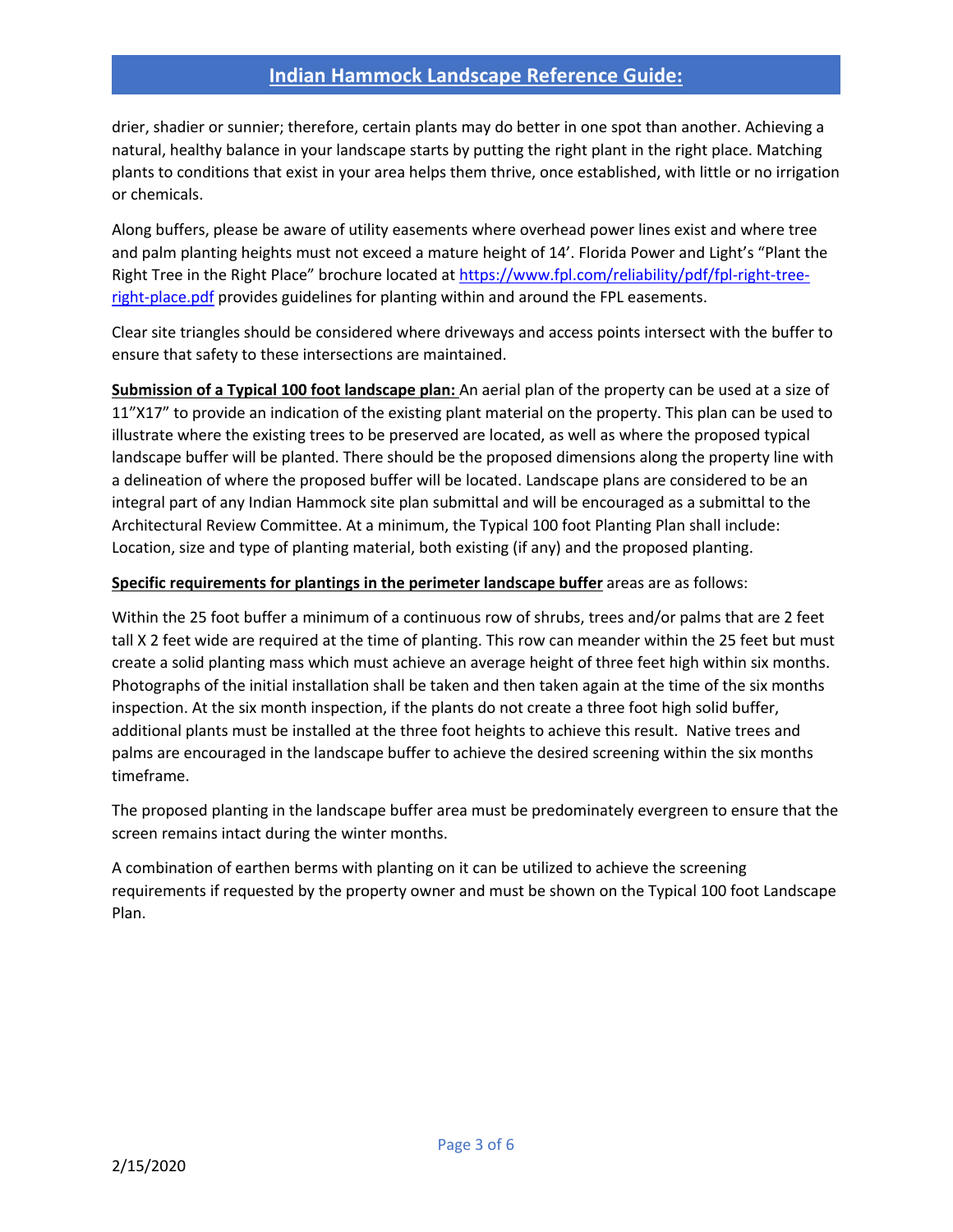It is recommended that a minimum three to five types of shrubs must be used to create a more natural affect as well as groupings of three to five plants of each planting mass. (See sample planting)



Generally, plantings should be spaced throughout the buffer, allowing appropriate room for growth, with the final design approved as part of the Architectural Review plan approval process. The cost to replace a typical 100 foot section of a 25 foot buffer at the nursery costs for plant and installation would be around \$9,120.00.

For buffers that are adjacent to homes and structures, the Firewise Landscaping should be considered.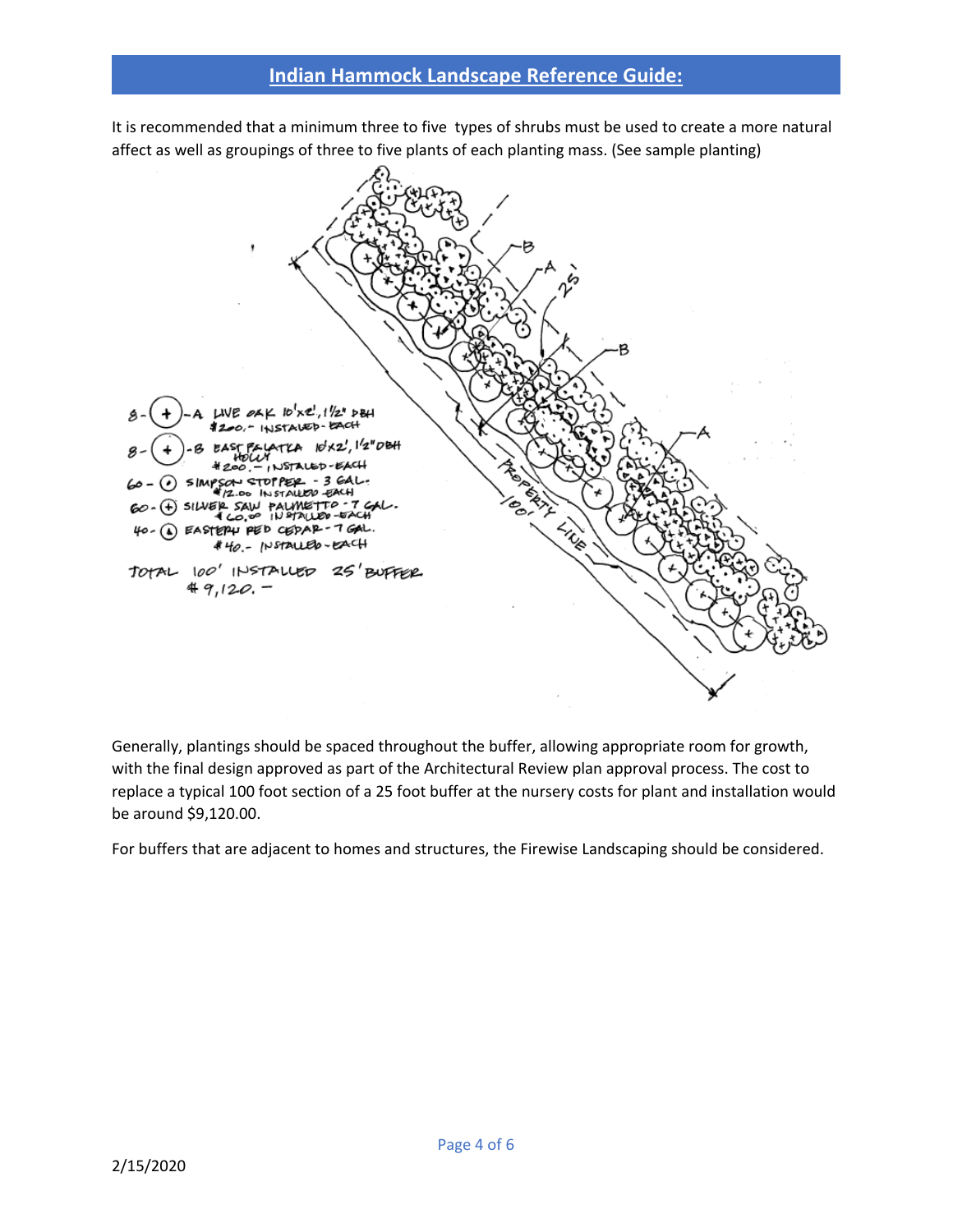## **Part I**

## **Recommended Planting Buffer Material**

#### **Native Trees:**

| <b>Common Name</b>         | <b>Scientific Name</b>           | <b>Water needs</b> |
|----------------------------|----------------------------------|--------------------|
| Red Maple (deciduous)      | Acer rubrum                      | Wet sites          |
| Persimmon (deciduous)      | Diospyros Virginiana             | Dry sites          |
| Slash Pine                 | Pinus elliottii var. densa       | Dry sites          |
| Laurel Oak (deciduous)     | Quercus laurifolia               | Wet/Dry sites      |
| Live Oak                   | Quercus virginiana               | Dry sites          |
| Florida Elm (deciduous)    | Ulmus americana var. 'Floridana' | Dry sites          |
| Loblolly Bay               | Gordonia lasiamthus              | Wet sites          |
| Dahoon Holly               | Ilex cassine                     | Dry sites          |
| East Palatka Holly         | Ilex opaca 'East Palatka'        | Dry sites          |
| Sand Pine                  | Pinus clausa                     | Dry sites          |
| Bald Cypress (deciduous)   | Taxodium distichum               | Wet sites          |
| Weeping Willow (deciduous) | Salix babylonica                 | Wet sites          |

## **Native Palms:**

| <b>Common Name</b>         | <b>Scientific Name</b>   | <b>Water needs</b> |
|----------------------------|--------------------------|--------------------|
| Paurotis Palm              | Acoelorrhaphe wrightii   | Wet sites          |
| <b>Dwarf Palmetto</b>      | Sabal minor              | Dry sites          |
| Sabal Palm                 | Sabal palmetto           | Dry & wet sites    |
| Saw palmetto               | Serenoa repens           | Dry sites          |
| <b>Silver Saw Palmetto</b> | Serenoa repens 'Cinerea' | Dry sites          |